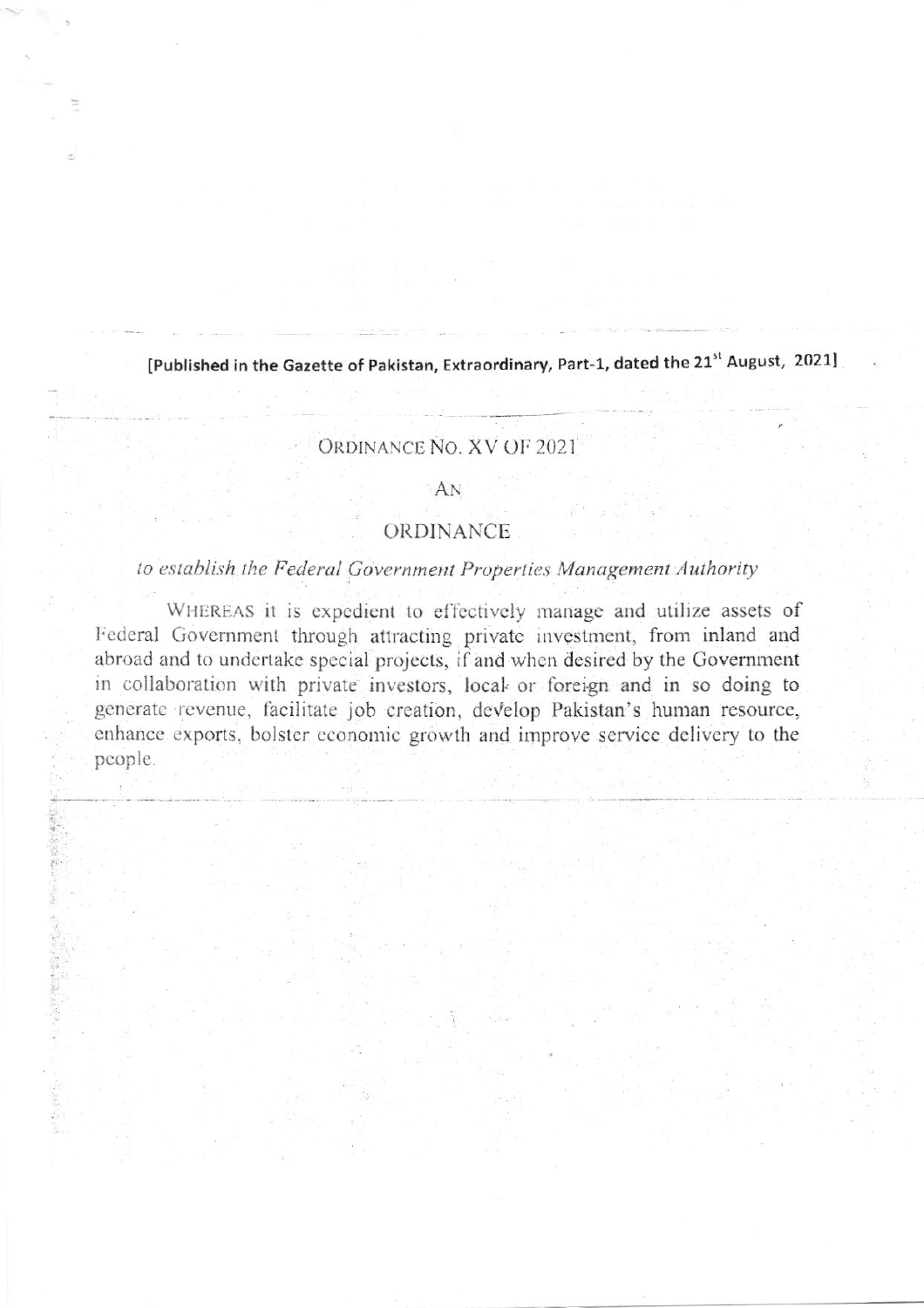AND WHEREAS, the Senate and the National Assembly are not in session and the President of the Islamic Republic of Pakistan is satisfied that circumstances exist which render it necessary to take immediate action;

NOW, THEREFORE, in exercise of powers conferred by clause (1) of Article 89 of the Constitution of Islamic Republic of Pakistan, the President of the Islamic Republic of Pakistan is pleased to make and promulgate the following Ordinance: -

Short title, application and commencement.-- (1) This Ordinance 1. shall be called the Federal Government Properties Management Authority Ordinance, 2021.

- (2) It shall apply to Government properties wherever they may be—
- (3) It shall come into force at once.

Definitions.-(1) In this Ordinance, un-less there is anything  $\overline{2}$ . repugnant in the subject or context,—

- "asset" means property and includes immovable property and shall  $(a)$ include land, structure owned by the Government or any of its Ministries, divisions or any entity under the control of the Government, whether currently un-used or used for any purpose whatsoever;
- "Authority" means the Federal Government Properties Management  $(b)$ Authority established under section 3;
- "Board" means the Board of Governors constituted under section 5;  $(c)$
- "Chairman of the Board" means the Minister in-charge of the  $(d)$ Division concerned:
- "consultancy services" means services requiring adequate technical  $(e)$ and financial expertise in undertaking specific assignment, investment or project and may be of an intellectual nature and may include
	- advisory and review services;  $(i)$
	- (ii) pre-investment or feasibility studies;
	- (iii) construction supervision;
	- (iv) management and related services;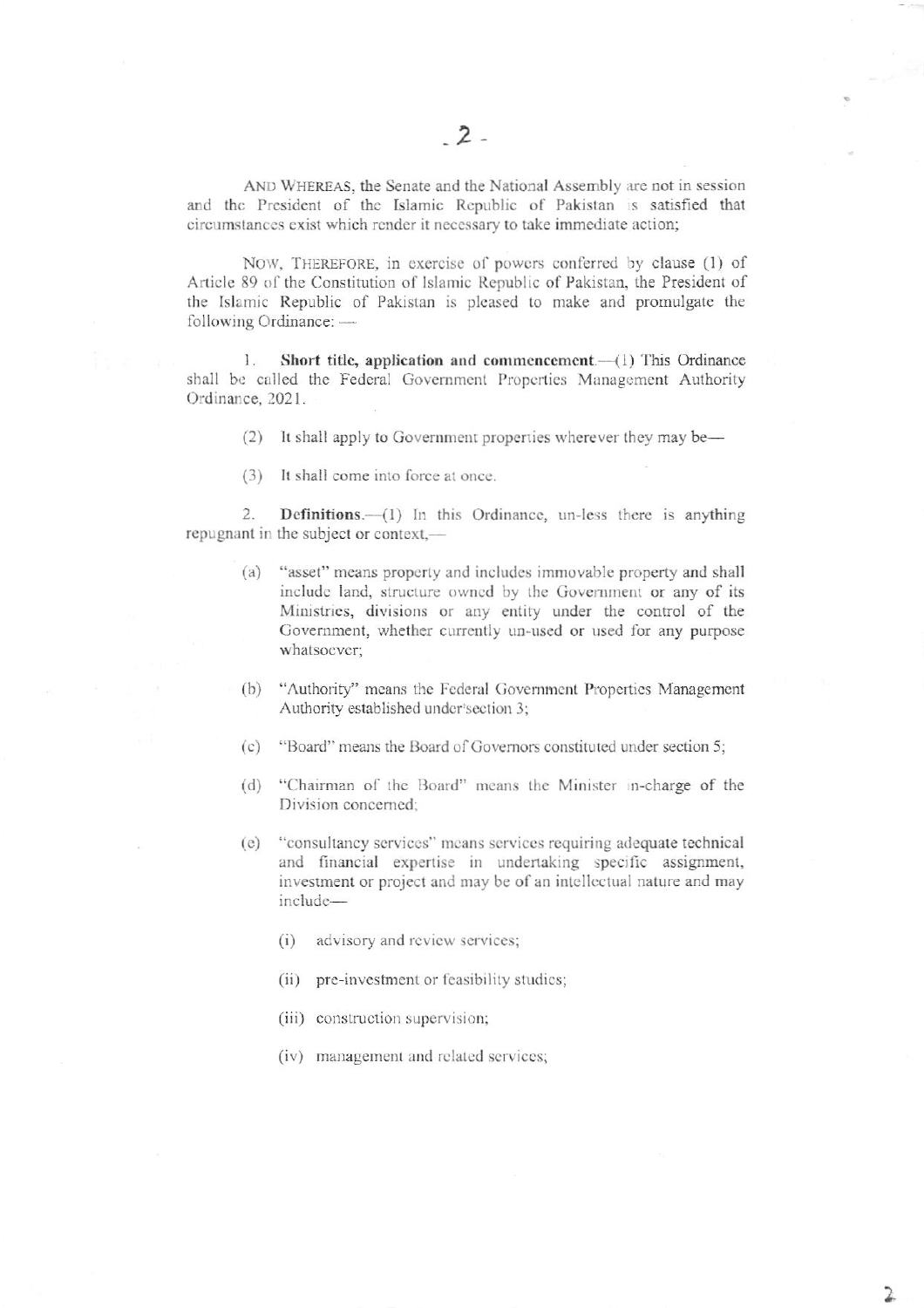- (v) other technical services or special studies; and
- (vi) design and surveys and investigations.
- "development plan" means a comprehensive document outlining  $(f)$ the details and design of development of assets, and any other matters pertaining thereto.
- $(g)$ "Director General" means Director General of the Authority and includes any person performing the functions of the Director General appointed by the Federal Government;
- (h) "Division concerned" means the division to which the business of this act stands allocated:
- "emergency" means operational emergency to be declared as such  $(i)$ by the Authority;
- "execution agreement" means a document mentioning details,  $(i)$ terms and conditions agreed between the Authority and Project executor for implementing the project in line with provisions of the ordinance.
- "finance" shall have the same meaning as assigned thereto in the  $(k)$ Financial Institutions (Recovery of Finances) Ordinance, 2001  $(XLVI of 2001);$
- "financial institution" shall have the same meaning as assigned  $(1)$ thereto in the Financial Institutions (Recovery of Finances) Ordinance, 2001 (XLVI of 2001);
- (m) "Fund" means the Federal Government Properties Management Authority Fund created under section 14;
- (n) "Government" means the Federal Government;
- (o) "investment" means any transaction between the Authority and a Project Executer for implementing the project in line with provisions of the Ordinance.
- "master plan" means an overarching planning document providing  $(p)$ conceptual spatial, landscape, design and infrastructure layout for the development of assets.
- (q) "prescribed" means prescribed by rules or regulations made under this Ordinance, as the case may be;

ر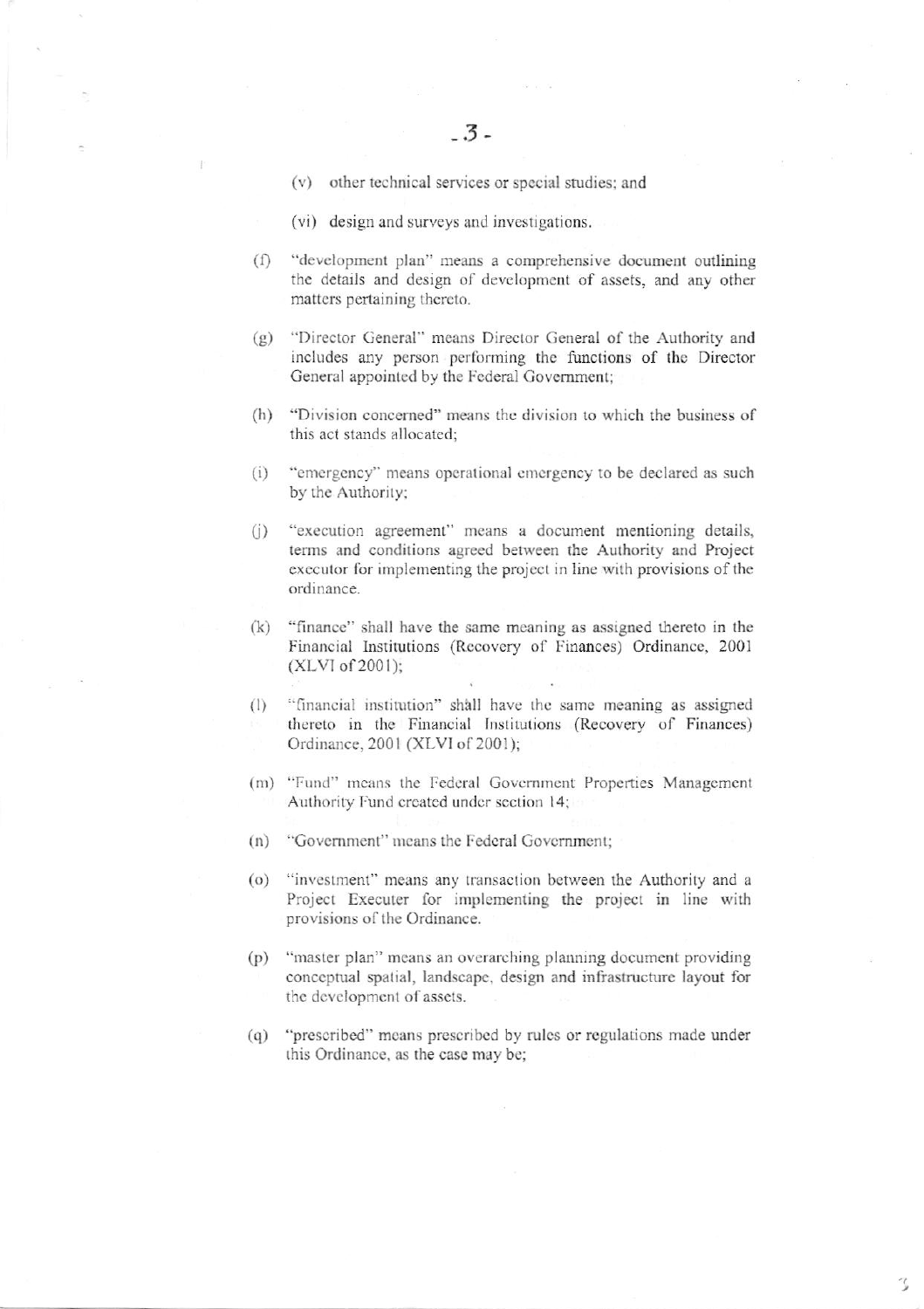- $(r)$ "project" means an undertaking by the Authority to utilize the assets for any purpose in line with provisions of this Ordinance and includes any project handed over by the Government to the Authority for any purpose in line with provisions of this Ordinance:
- "project executer" means any person or entity whether public or  $(s)$ private participating in a project.
- "proposal" means document mentioning details of the proposed  $(t)$ project and may include proposed transaction related to the project.
- (u) "regulations" means regulations made under this Ordinance;
- (v) "rules" meansrules made under this Ordinance;
- (w) "technically complex" means a project declared as such by the Authority;
- "transferred Asset" means any asset approved by the Government  $(x)$ to be transferred to the Authority; and
- "un-solicited proposal" means any proposal which is not submitted  $(y)$ in response to any procurement request, however is aligned with the mission and objectives of the procuring agency and is subject to competitive selection process by soliciting counter proposals through public tendering;

Establishment of the Authority.-(1) The Government, by 3. notification in the official Gazette, shall establish the Federal Government Properties Management Authority.

(2) The Authority shall be a body corporate, having perpetual succession and a common seal, with power and functions to acquire, hold and utilize assets as per provisions of this Ordinance, and shall sue and be sued in the said name.

(3) The headquarters of the Authority shall be at Islamabad and it may, with the prior approval of the Government, set up as many offices all over the country as, when and where required.

(4) The Government may transfer any assets to the Authority and upon such transfer this Ordinance shall exclusively apply to the transferred assets.

(5) The Government may assign to the Authority any project involving private investment in any form whatsoever and at any stage of project lifecycle.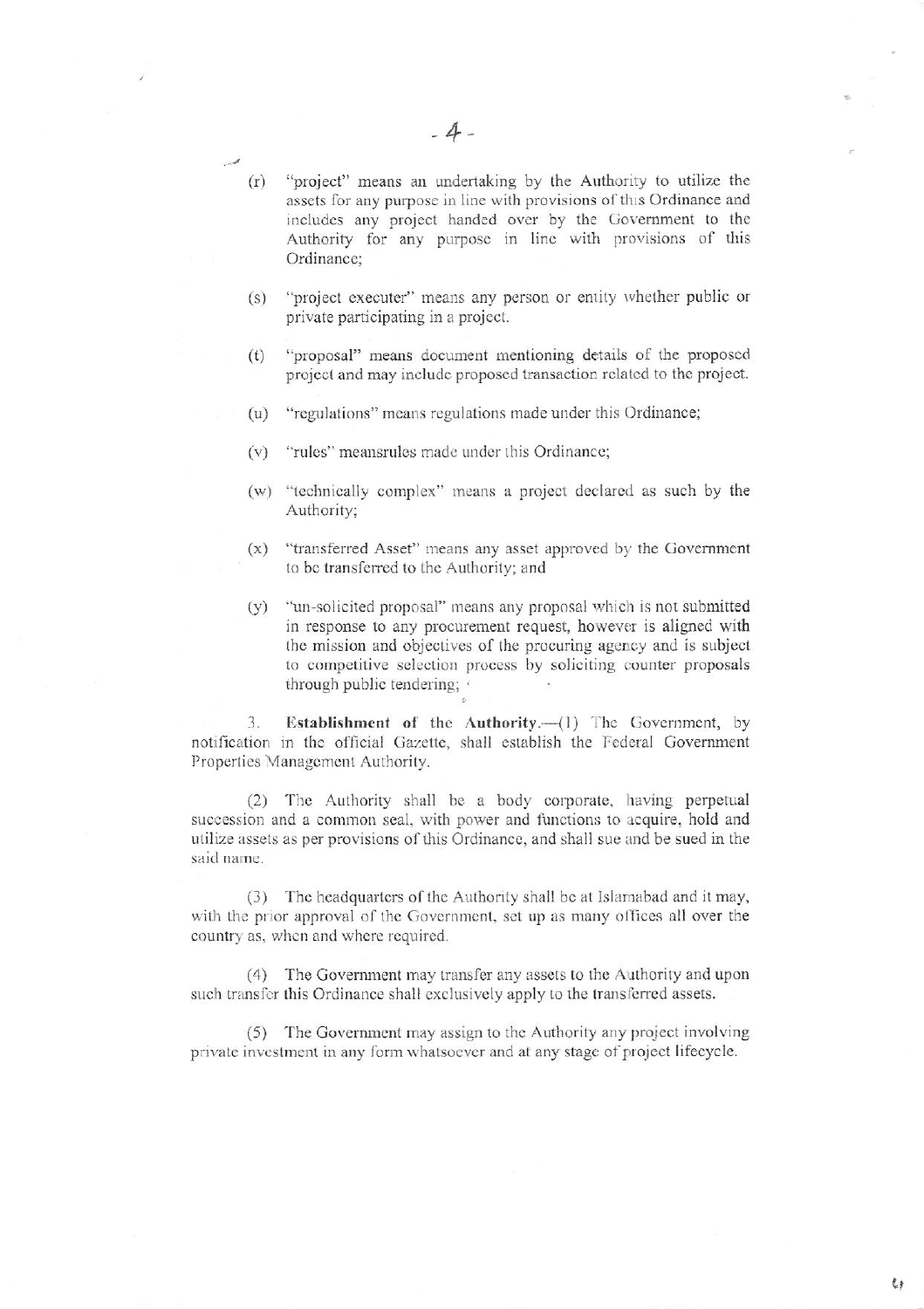4. Director General of the Authority.--(1) The Government shall appoint a Director General of the Authority on such terms and conditions as may be prescribed by rules.

(2) The Director General of the Authority shall, subject to this Ordinance, hold office for a term of three years and may be re-appointed by the Government for an additional term of three years.

5. Functions and powers of the Director General of the Authority.—(1) The Director General of the Authority shall be the principal accounting officer of the Authority responsible for the management, administration and operations of the Authority and, subject to the provisions of this Ordinance, shall exercise all powers and discretions and perform all functions and duties of the Authority under this Ordinance.

(2) Subject to sub-section (3), the Director General of the Authority may declare a project as technically complex and engage, through direct contracting any entity or as a consultant, evaluator or an expert with approval of the Board.

(3) In case of engagement of an entity or individual under sub-section (2), the Director General of the Authority shall record in writing rationale for direct contracting and shall issue a certificate.

- 6. Powers and functions of the Authority.—(1) The Authority shall—
- (i) create a database of assets owned by various Government entities;
- (ii) recommend to the Government such assets to be transferred to the Authority for investment;
- $(iii)$ take possession of any asset transferred to the Authority;
- undertake all legal measures, to secure assets handed over to the  $(iv)$ Authority;
- (v) identify Government assets suitable for the development of projects;
- (vi) carry out marketing and promotion of the assets;
- $(vii)$ design and approve transaction structures for offering the assets for projects;
- $(viii)$ approve un-solicited proposals for development of projects;